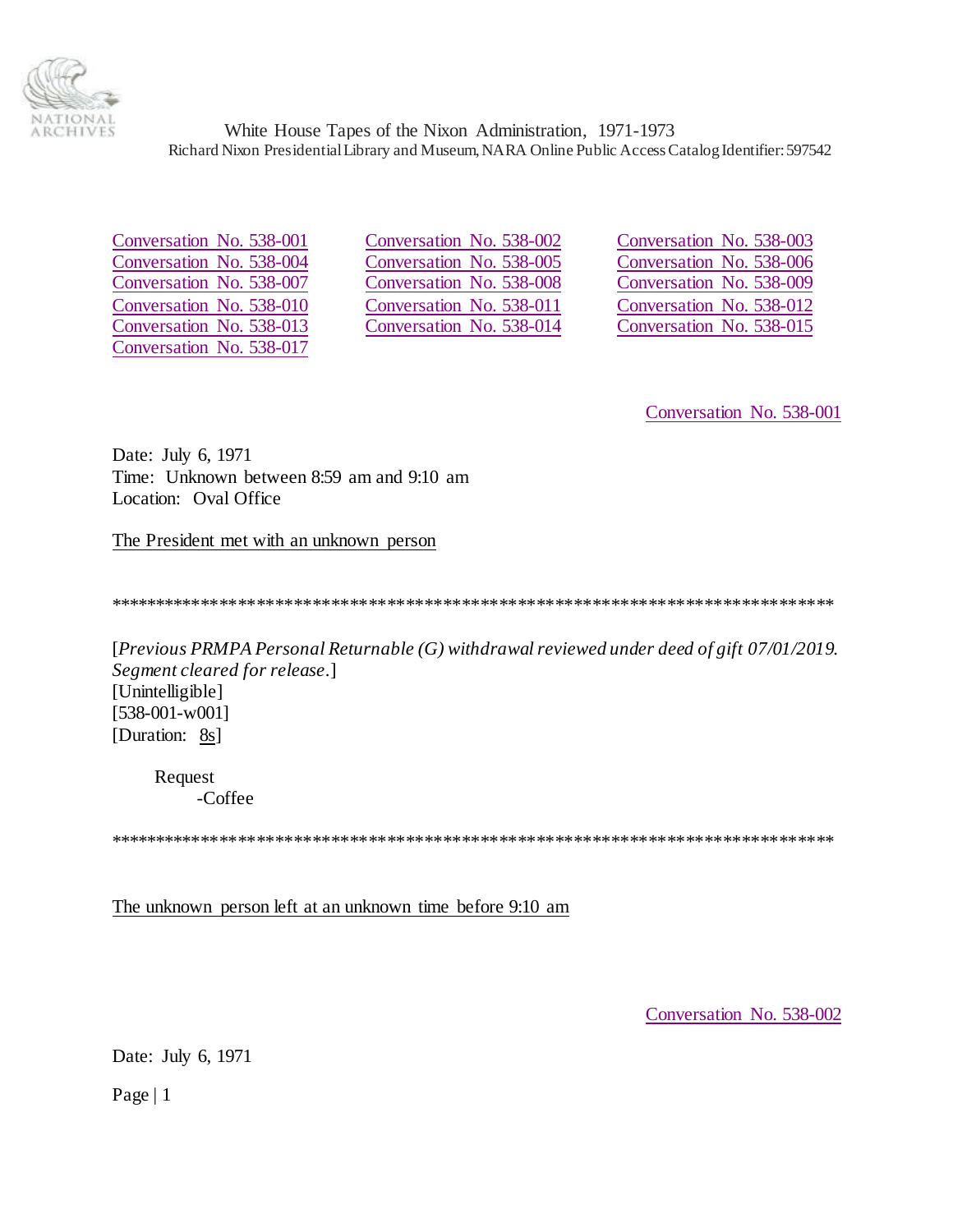

Time: Unknown between 8:59 am and 9:10 am Location: Oval Office

The President met with an unknown person

Schedule -General Alexander M. Haig, Jr.

The unknown person left at an unknown time before 9:10 am

<span id="page-1-0"></span>[Conversation No. 538-003](#page-0-2)

Date: July 6, 1971 Time: Unknown between 8:59 am and 9:10 am Location: Oval Office

The President met with an unknown person

Unknown item

The unknown person left at an unknown time before 9:10 am

<span id="page-1-1"></span>[Conversation No. 538-004](#page-0-2)

Date: July 6, 1971 Time: 9:10 am - 9:25 am Location: Oval Office

The President met with General Alexander M. Haig, Jr.

US foreign relations -Possible forthcoming US-Union of Soviet Socialist Republics [USSR] summit -Negotiations -Timing -Issues -Agreement on Berlin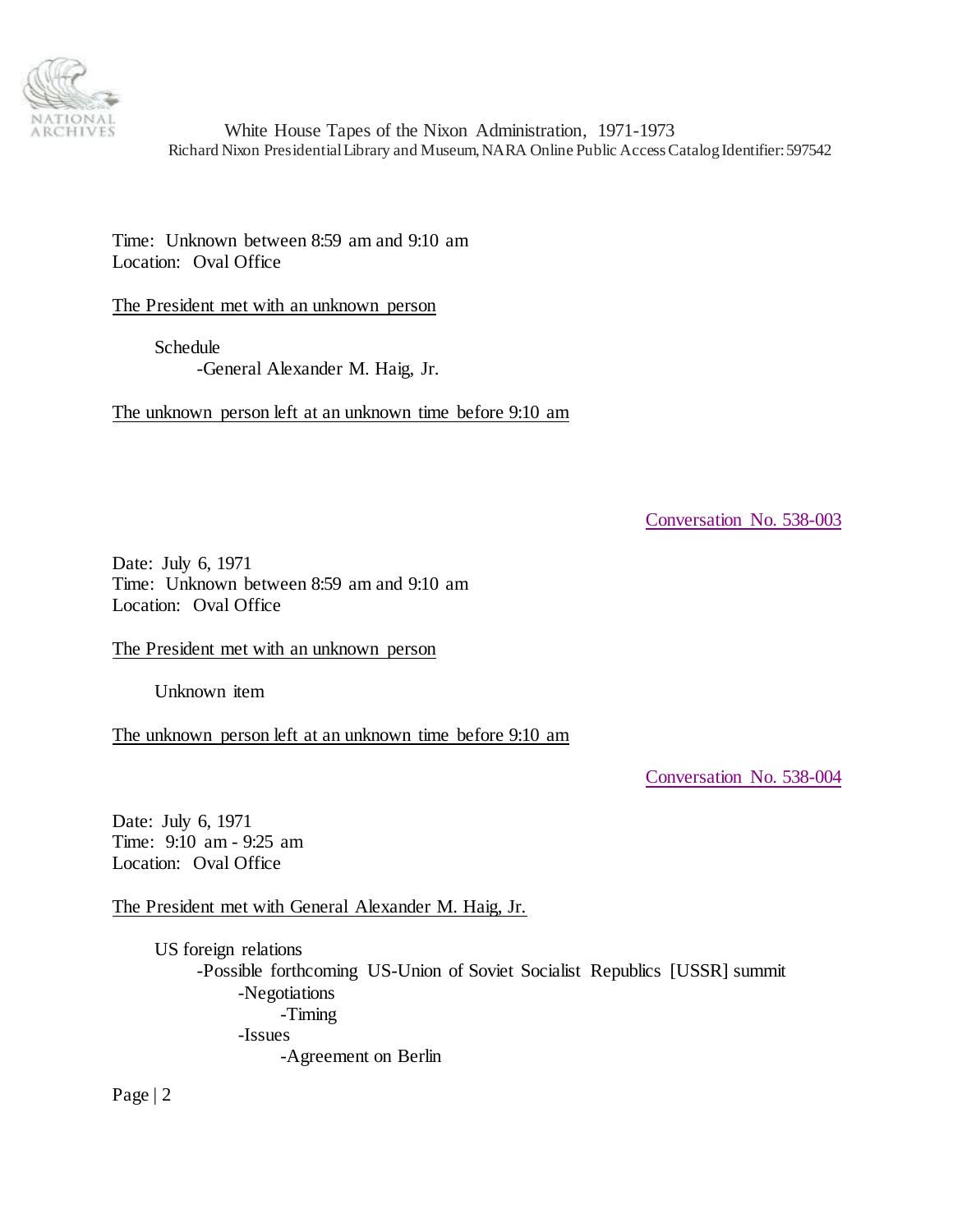

-Cable to [David] Kenneth Rush -Strategic Arms Limitation Talks [SALT] -Anti-ballistic Missiles [ABM] -Henry A. Kissinger's concerns -People's Republic of China [PRC] initiative -USSR reaction -Middle East -Relations -SALT -Berlin -Message to Kissinger -Channels -Dr. David K. E. Bruce  $-PRC$ -Forthcoming developments in relations -Possible forthcoming US-USSR summit -Timing

[Previous National Security  $(B)$  withdrawal reviewed under MDR guidelines case number LPRN-T-MDR-2012-002. Segment declassified on 06/22/2016. Archivist: DR] [National Security] [538-004-w001] [Duration: 42s]

US foreign relations -Message from Henry A. Kissinger -India -Announcement about discussions with People's Republic of China [PRC] -Indian sensitivity -Hide role Pakistan played

US foreign relations -USSR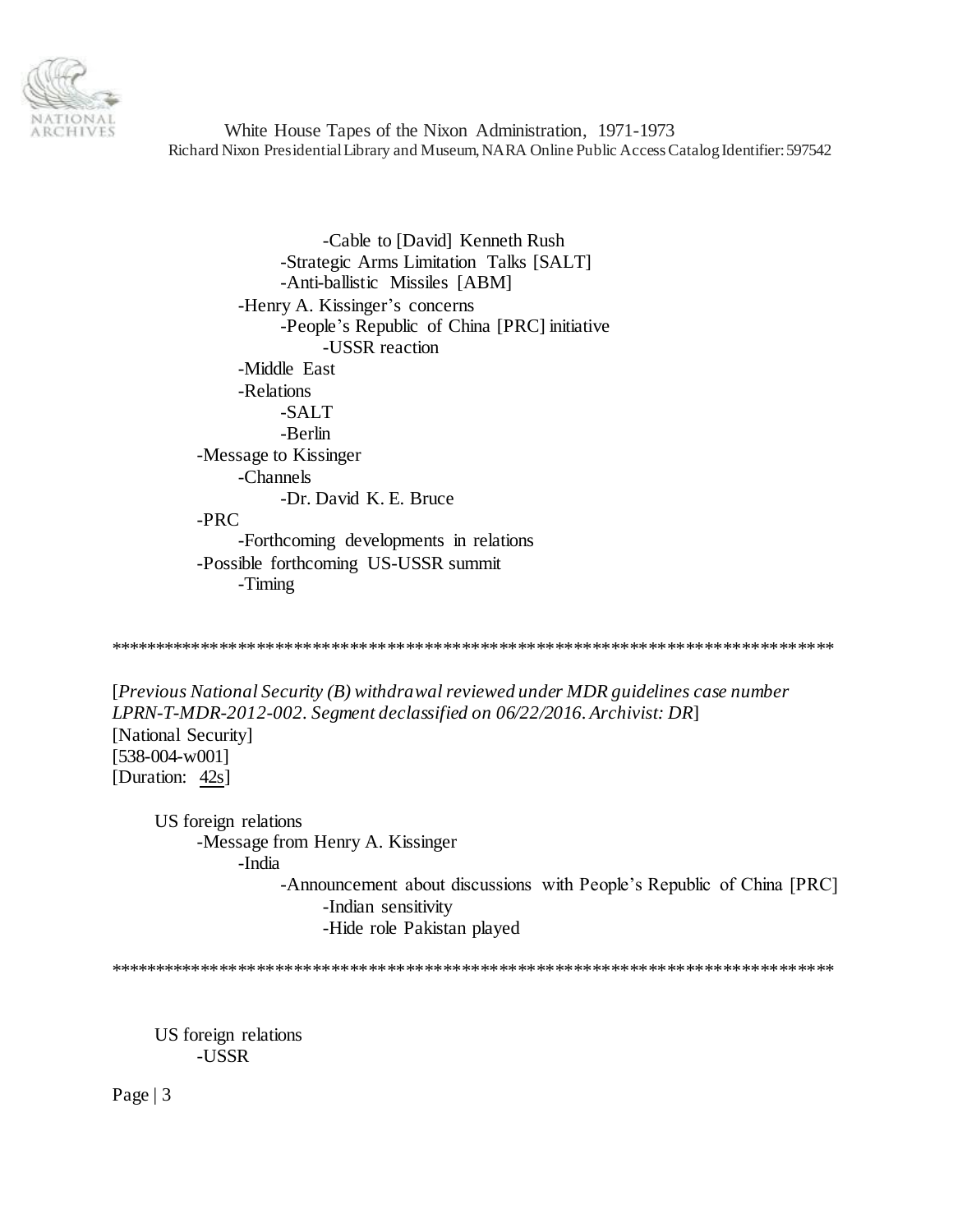

-Pace of negotiations with the US -Kissinger -Response to recent Soviet proposal -Statement on US-USSR negotiations -Berlin -SALT -Relations with the USSR -Delays in negotiations -Forthcoming developments in US-PRC relations -SALT -Kissinger

\*\*\*\*\*\*\*\*\*\*\*\*\*\*\*\*\*\*\*\*\*\*\*\*\*\*\*\*\*\*\*\*\*\*\*\*\*\*\*\*\*\*\*\*\*\*\*\*\*\*\*\*\*\*\*\*\*\*\*\*\*\*\*\*\*\*\*\*\*\*\*\*\*\*\*\*\*\*

[*Previous PRMPA Personal Returnable (G) withdrawal reviewed under deed of gift 07/01/2019. Segment cleared for release*.] [Unintelligible] [538-004-w002] [Duration: 22s]

US foreign relations -The President's direction -Melvin R. Laird

\*\*\*\*\*\*\*\*\*\*\*\*\*\*\*\*\*\*\*\*\*\*\*\*\*\*\*\*\*\*\*\*\*\*\*\*\*\*\*\*\*\*\*\*\*\*\*\*\*\*\*\*\*\*\*\*\*\*\*\*\*\*\*\*\*\*\*\*\*\*\*\*\*\*\*\*\*\*

Haig left at 9:25 am

<span id="page-3-0"></span>[Conversation No. 538-005](#page-0-2)

Date: July 6, 1971 Time: Unknown between 9:25 am and 9:50 am Location: Oval Office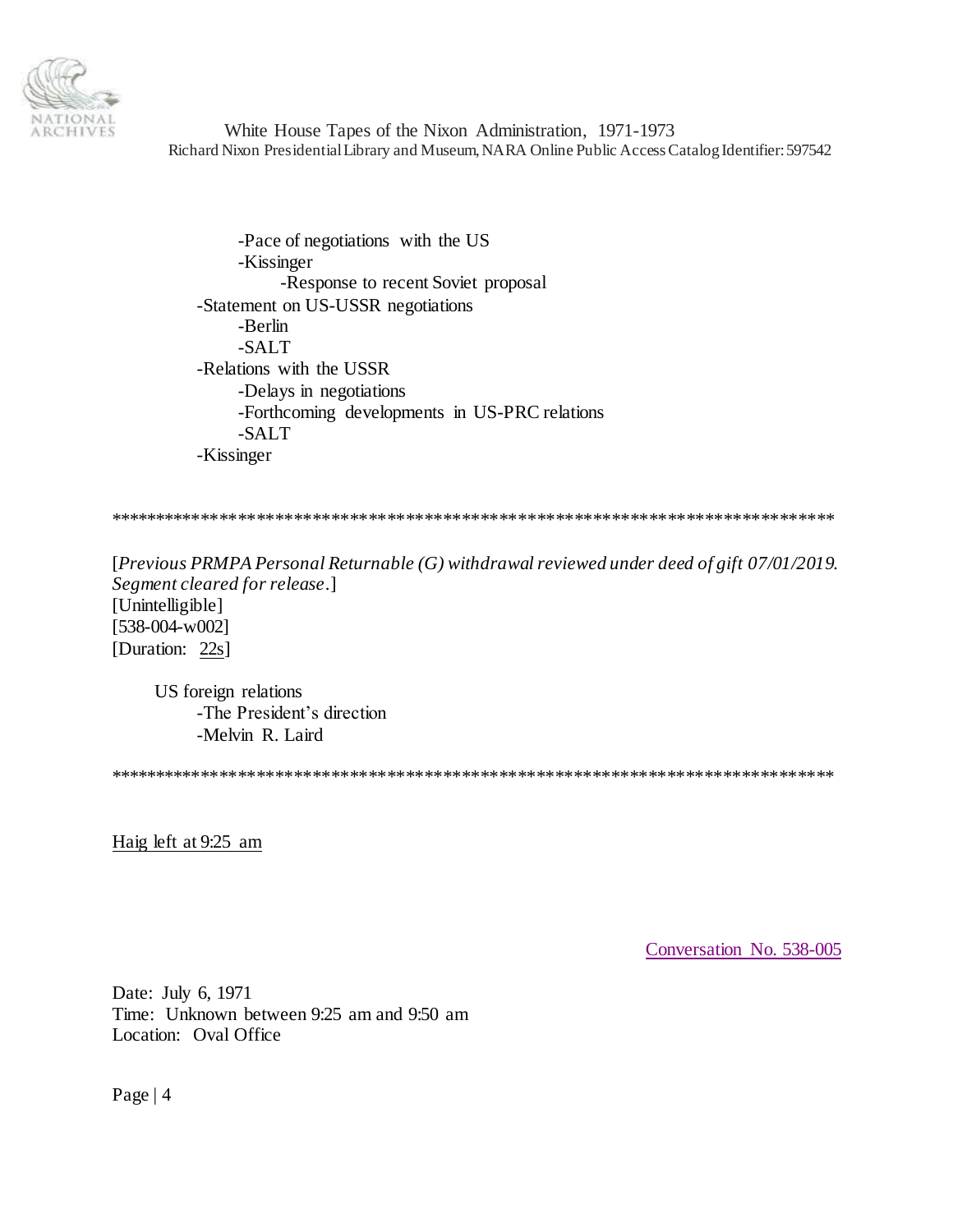

## The President met with H. R. ("Bob") Haldeman

The Pentagon Papers case -Criminal prosecutions -John D. Ehrlichman's recommendation of meeting with John N. Mitchell -J. Edgar Hoover's conversation with Haldeman -Mitchell's schedule Media briefings by the President -Purpose -Targeted audience -Editors -Frequency -Anticipation of news event -Vietnam negotiations -Comparison to background briefing -Issues -Pentagon Papers -Vietnam negotiations -Domestic issues -Ehrlichman -Lack of interest as news event -Revenue sharing, the environment, postal service -Preparation of briefing -Analysis -Positive emphasis -World leadership role of the President -Counterbalance to the Vietnam issue Poll on presidential approval -Results The President's image -Televised events -Ronald L. Ziegler

> -John B. Connally -Cabinet meeting -Control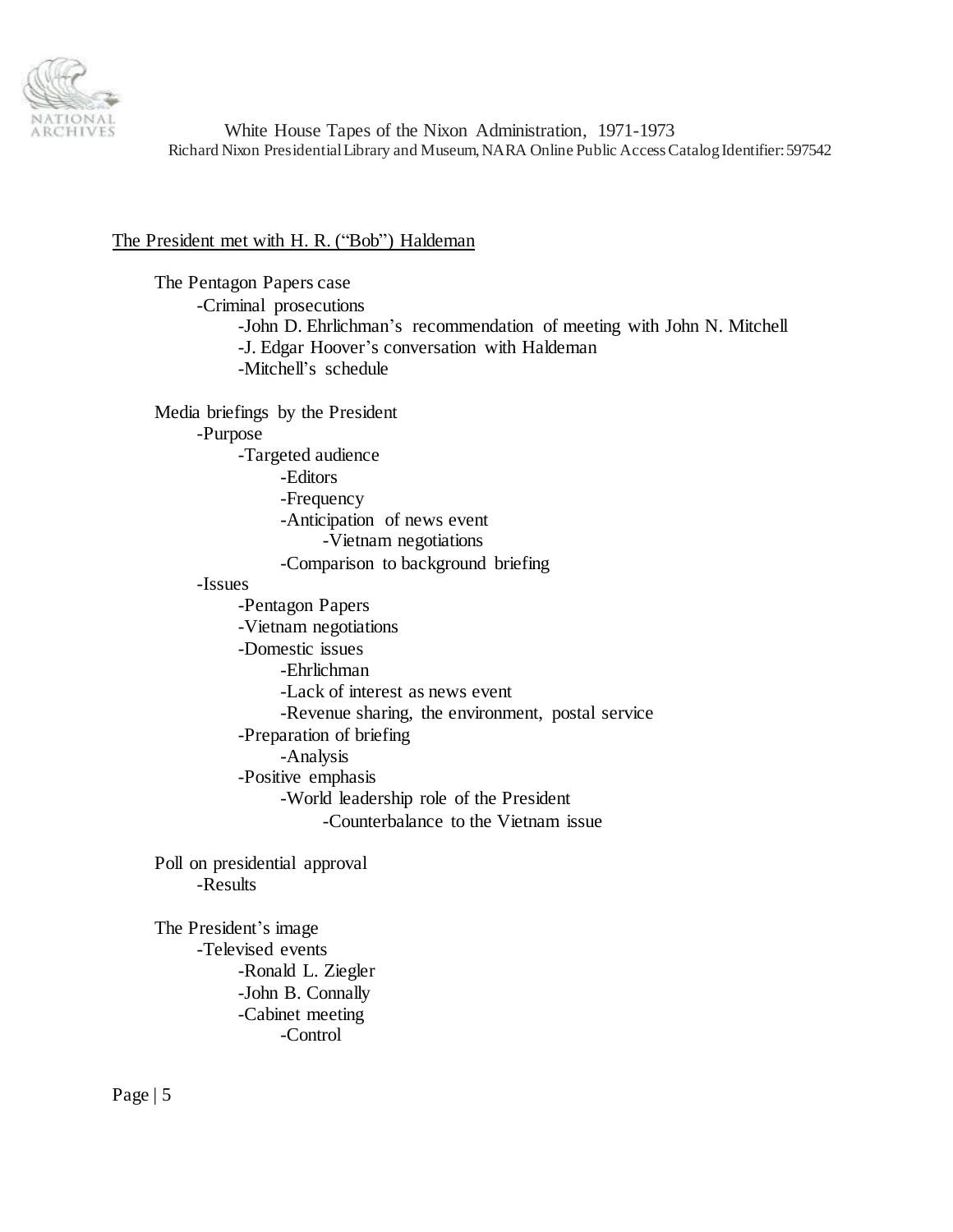

US foreign relations -Possible US-Union of Soviet Socialist Republics [USSR] summit -Timing -General Alexander M. Haig, Jr. -People's Republic of China [PRC] -Soviet perceptions -Dr. David K. E. Bruce -USSR Summit -Arrangements -Henry A. Kissinger -PRC -Haldeman's views Poll on presidential approval -George H. Gallup -Trend in past polls -Supreme Court ruling on Pentagon Papers Pentagon Papers -Focus of attention on issue -Charles W. Colson -Vietnam -John F. Kennedy's administration -Release of documents -Type of material leaked by Daniel Ellsberg -Comparison to type of material seen by President while Vice President -Security clearances held by former members of the Kennedy and Lyndon B. Johnson administrations -Haig -List -McGeorge Bundy, W[illiam] Averell Harriman, Robert S. McNamara -Staff -Loss of clearance -The press -*New York Post*'s July 4, 1971 editorial -Responsibility for security -Colson -White House coordinator -Colson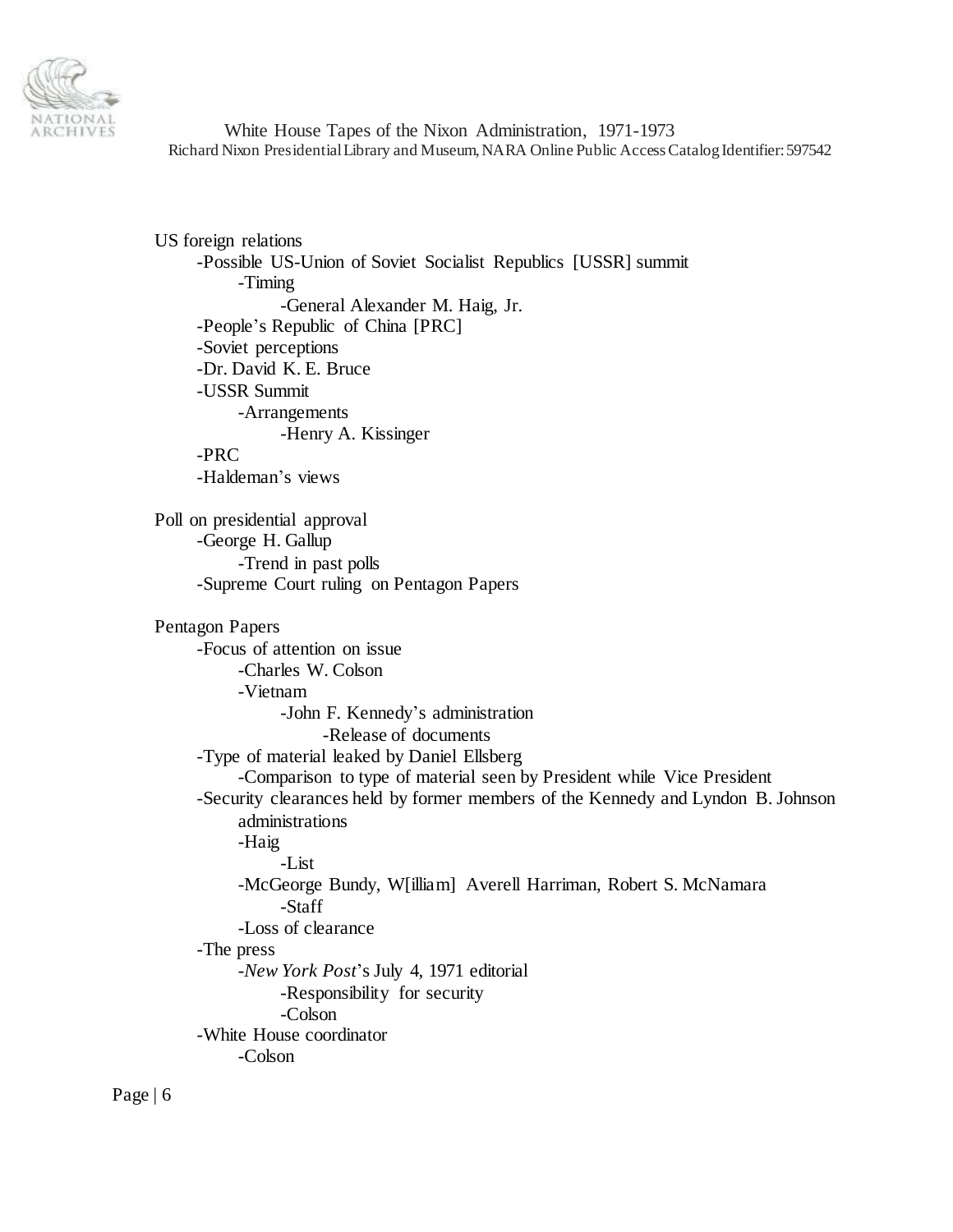

## -Ehrlichman

Issues

-Revenue sharing, reorganization -Focus of 1970, 1971 State of the Union addresses -Domestic council staff -California -Revenue sharing, the environment

Forthcoming meeting in the Cabinet Room -Ziegler

Haldeman left at an unknown time before 9:50 am

<span id="page-6-0"></span>[Conversation No. 538-006](#page-0-2)

Date: July 6, 1971 Time: Unknown between 9:25 am and 9:50 am Location: Oval Office

## The President talked with H. R. ("Bob") Haldeman

John N. Mitchell -Scheduled departure on trip -Forthcoming telephone call from the President

Television coverage -Ronald L. Ziegler's views -Use by networks -Comparison to other Presidents

<span id="page-6-1"></span>[Conversation No. 538-007](#page-0-2)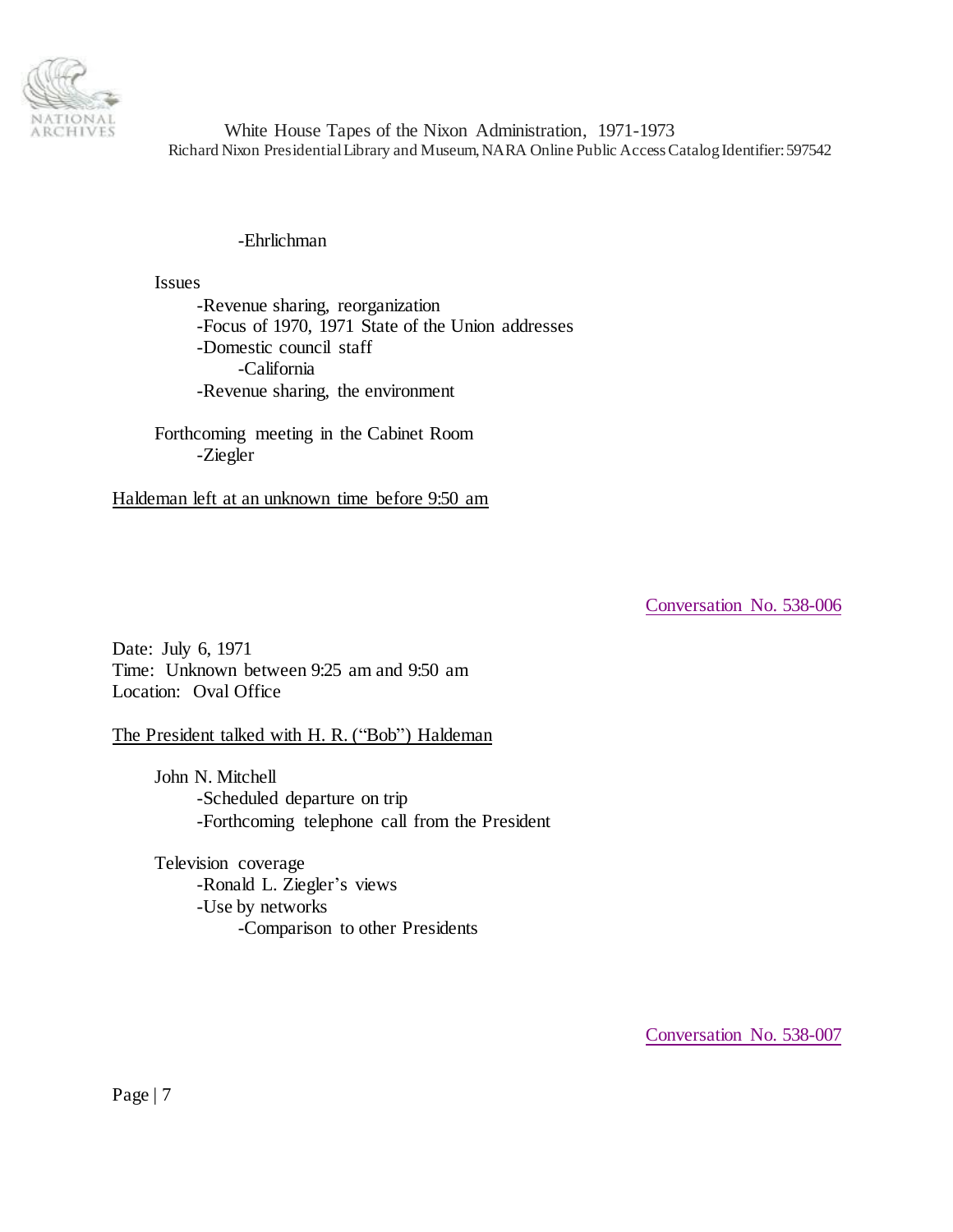

Date: July 6, 1971 Time: Unknown between 9:25 am and 9:50 am Location: Oval Office

The President met with Stephen B. Bull

The President's schedule -Forthcoming meeting -George P. Shultz's request for a meeting

Bull left at an unknown time before 9:50 am

<span id="page-7-0"></span>[Conversation No. 538-008](#page-0-2)

Date: July 6, 1971 Time: 9:50 am - 10:00 am Location: Oval Office

The President met with George P. Shultz

Steel industry and labor leaders -Forthcoming meeting -Paul W. McCracken's report on Western European quotas -James D. Hodgson's statement on mediation -Peter M. Flanigan -Format for the President's appearance -Press and photo opportunity -Desired theme of meeting -Price and wage issues -Industry problems -Short term -Negotiations -Long term nature -Foreign competition -Quotas -Productivity -Wage increases -Comparison to manufacturing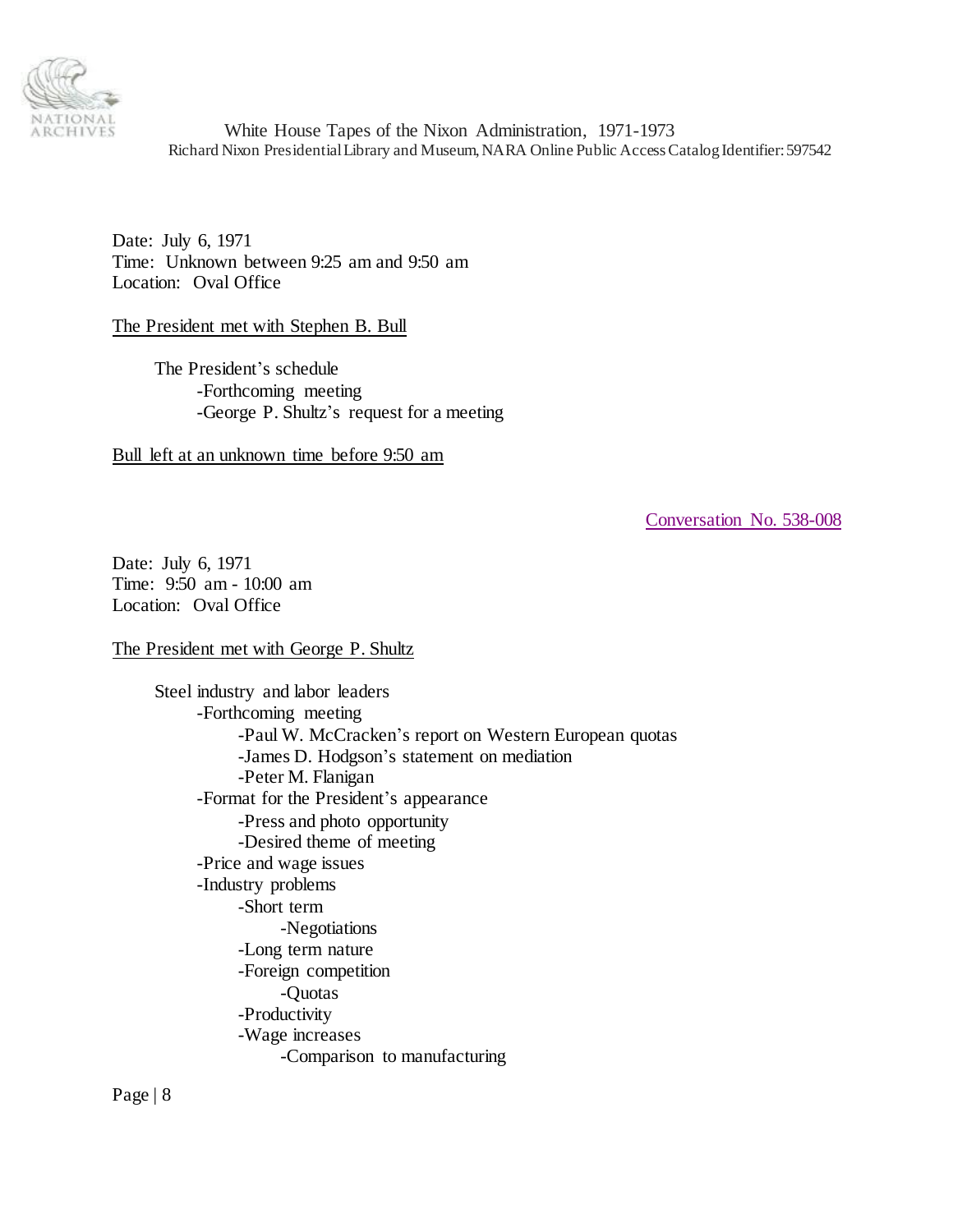

Unemployment statistics -Recent statement by the Bureau of Labor Statistics [BLS] -Accuracy of figures -Seasonal surges and adjustments -Timing -Improvement in employment

Retail sales figures for June, 1971 -Indicators and estimates -Garment industry -New York Times article -Buyers -Jews

Unemployment -Impact -Teenagers -Men

Schedule

Shultz left at 10:00 am

<span id="page-8-0"></span>Conversation No. 538-009

Date: July 6, 1971 Time: Unknown between 10:00 am and 10:31 am Location: Oval Office

The President met with an unknown person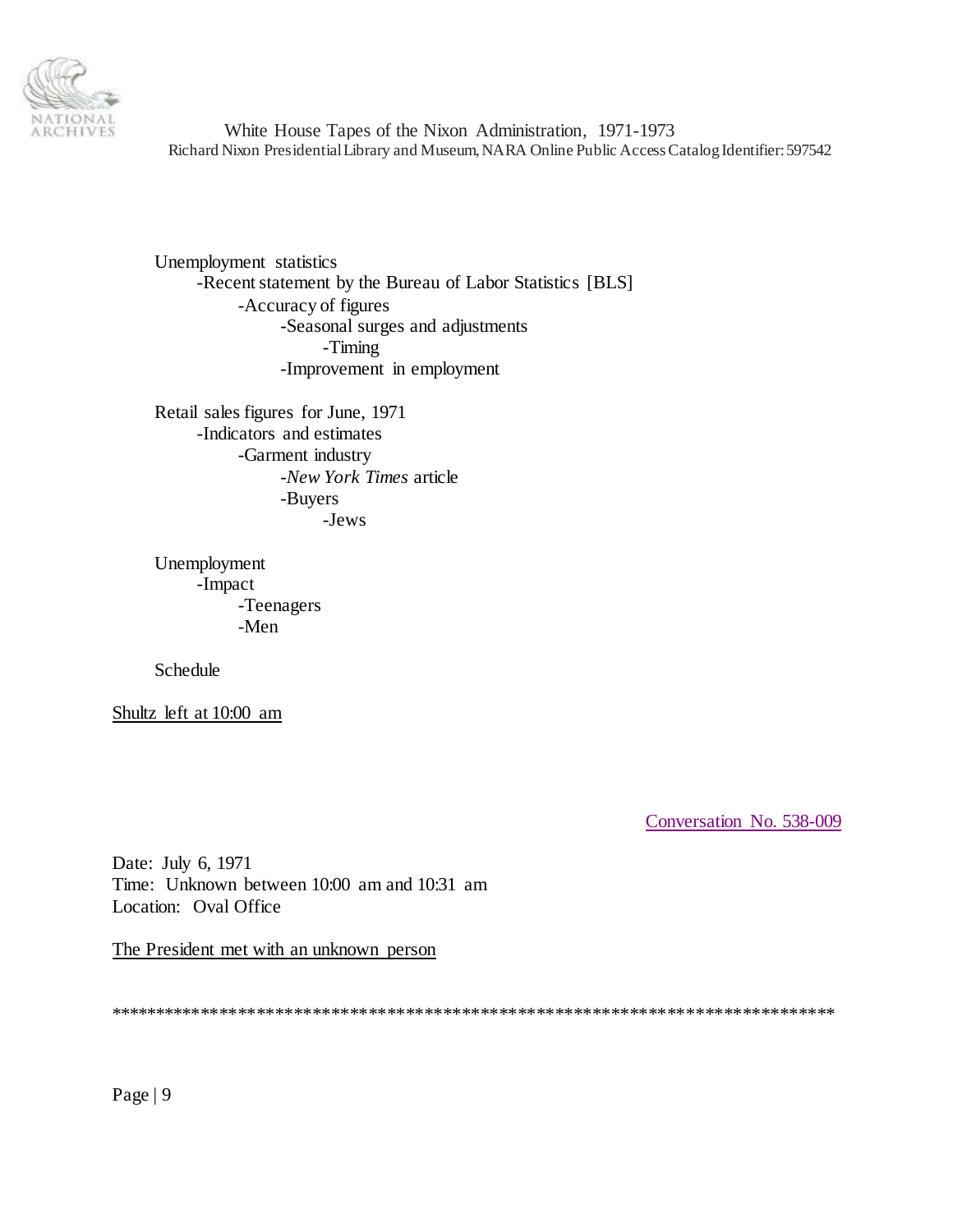

[*Previous PRMPA Personal Returnable (G) withdrawal reviewed under deed of gift 07/01/2019. Segment cleared for release*.] [Personal Returnable] [538-009-w001] [Duration: 5s]

Request -Coffee

\*\*\*\*\*\*\*\*\*\*\*\*\*\*\*\*\*\*\*\*\*\*\*\*\*\*\*\*\*\*\*\*\*\*\*\*\*\*\*\*\*\*\*\*\*\*\*\*\*\*\*\*\*\*\*\*\*\*\*\*\*\*\*\*\*\*\*\*\*\*\*\*\*\*\*\*\*\*

The unknown person left at an unknown time before 10:31 am

<span id="page-9-0"></span>[Conversation No. 538-010](#page-0-2)

Date: July 6, 1971 Time: Unknown time between 10:00 am and 10:31 am Location: Oval Office

The President met with an unknown man [Stephen B. Bull?]

The President's schedule -Presidential mementos for meeting participants

The unknown man [Bull?] left at an unknown time before 10:31 am

<span id="page-9-1"></span>[Conversation No. 538-011](#page-0-2)

Date: July 6, 1971 Time: Unknown between 10:31 am and 11:12 am Location: Oval Office

Unknown men [Secret Service] entered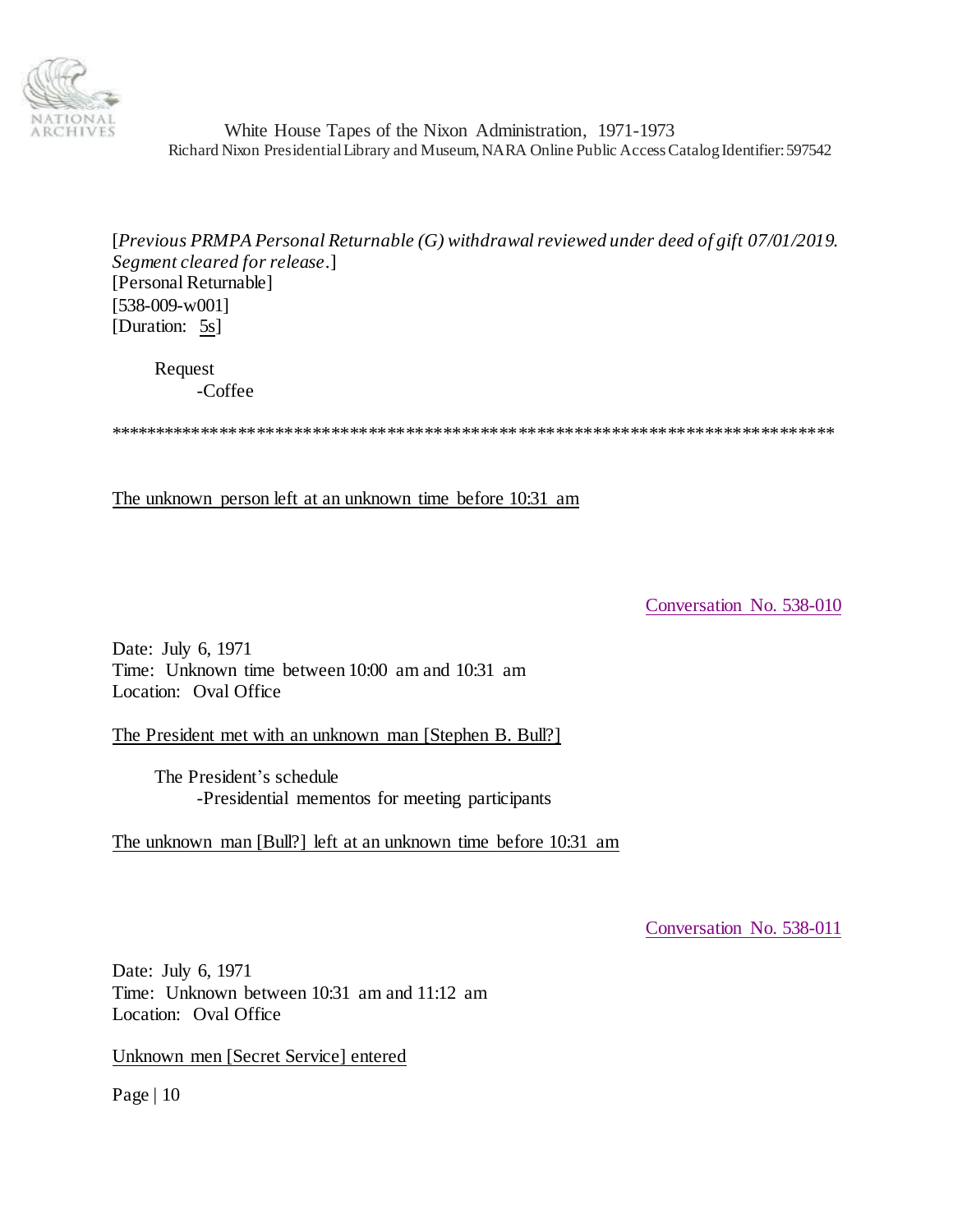

## \*\*\*\*\*\*\*\*\*\*\*\*\*\*\*\*\*\*\*\*\*\*\*\*\*\*\*\*\*\*\*\*\*\*\*\*\*\*\*\*\*\*\*\*\*\*\*\*\*\*\*\*\*\*\*\*\*\*\*\*\*\*\*\*\*\*\*\*\*\*\*\*\*\*\*\*\*\*

[*Previous archivists categorized this section as unintelligible. It has been rereviewed and cleared for release. The withdrawal is now categorized as a PRMPA Federal Statute (A) and was reviewed under deed of gift 07/01/2019.*]

[Federal Statute] [538-011-w001] [Duration: 48s]

> The President's location -Cabinet Room

\*\*\*\*\*\*\*\*\*\*\*\*\*\*\*\*\*\*\*\*\*\*\*\*\*\*\*\*\*\*\*\*\*\*\*\*\*\*\*\*\*\*\*\*\*\*\*\*\*\*\*\*\*\*\*\*\*\*\*\*\*\*\*\*\*\*\*\*\*\*\*\*\*\*\*\*\*\*

Recording was cut off at an unknown time before 11:12 am

<span id="page-10-0"></span>[Conversation No. 538-012](#page-0-2)

Date: July 6, 1971 Time: Unknown between 11:12 am and 11:26 am Location: Oval Office

The President met with Stephen B. Bull

The President's schedule -General Alexander M. Haig, Jr. -John N. Mitchell

Bull left at an unknown time before 11:26 am

<span id="page-10-1"></span>[Conversation No. 538-013](#page-0-2)

Date: July 6, 1971 Time: Unknown between 11:12 am and 11:45 am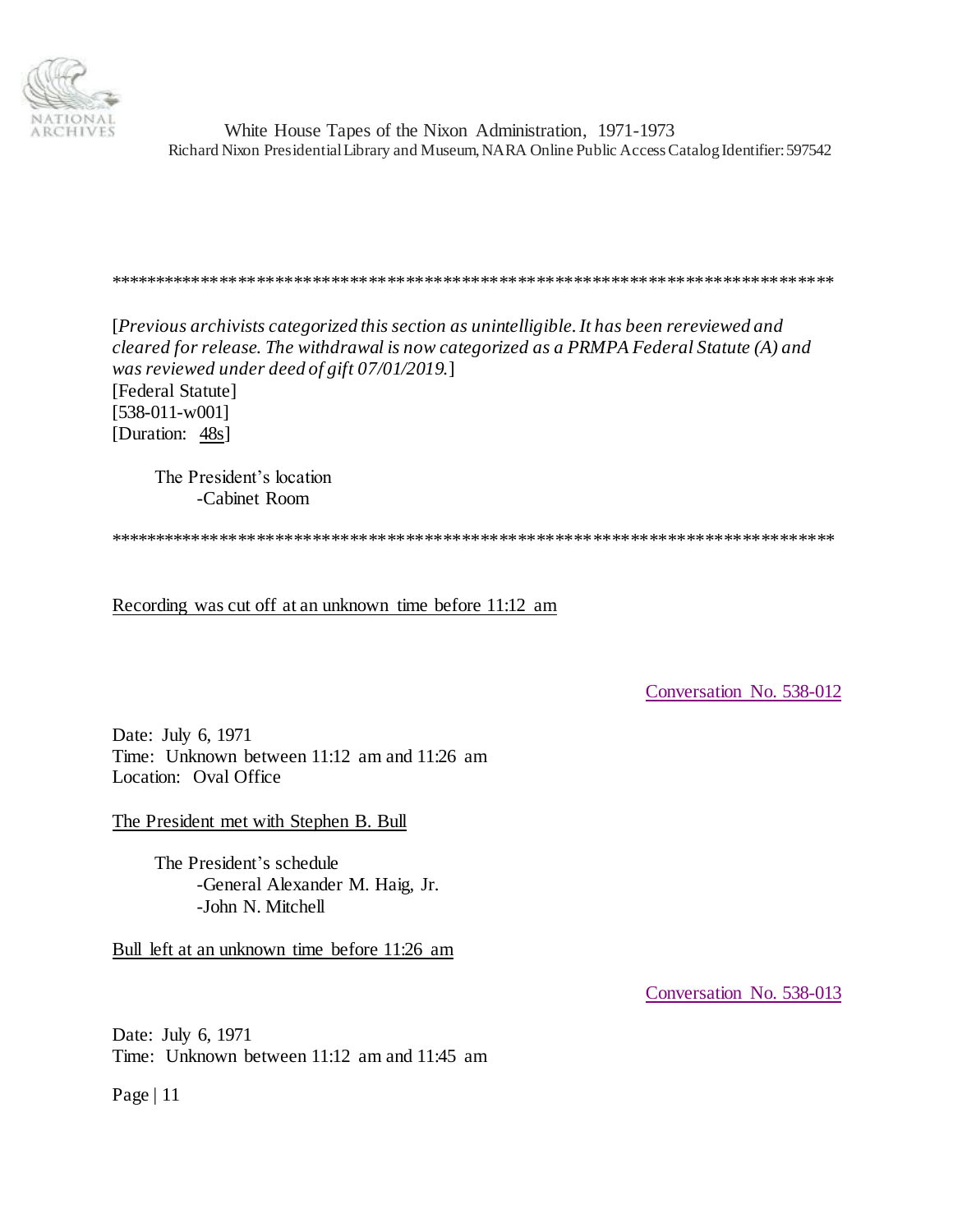

Location: Oval Office

The President met with H. R. ("Bob") Haldeman

Pentagon Papers -John N. Mitchell's forthcoming meeting with the President -White House response -John D. Ehrlichman, Charles W. Colson, Haldeman -Patrick J. Buchanan -Employee of the Central Intelligence Agency [CIA] -United States' Information Agency [USIA] employee -Unnamed man active in Vietnam prisoner of war [POW] matters -Richard H. Ichord's committee -Job with Ichord's committee -Fletcher S. Thompson -Leaks to the committee -Polygraph tests -Haldeman's conversation with Mitchell -Test on Charles M. Cooke, Jr. -Elliot L. Richardson -Defense Department -Ehrlichman -Robert C. Mardian

\*\*\*\*\*\*\*\*\*\*\*\*\*\*\*\*\*\*\*\*\*\*\*\*\*\*\*\*\*\*\*\*\*\*\*\*\*\*\*\*\*\*\*\*\*\*\*\*\*\*\*\*\*\*\*\*\*\*\*\*\*\*\*\*\*\*\*\*\*\*\*\*\*\*\*\*\*\*

[*Previous PRMPA Federal Statute (A) withdrawal. This segment was rereviewed 07/22/2019 with new guidance. Segment cleared for release.*] [Federal Statute] [538-013-w001] [Duration: 2m 30s]

Pentagon Papers -Indictments -Grand Jury in Boston -July 7, 1971 -*New York Times* Neil Sheehan, Susan (Margulies) Sheehan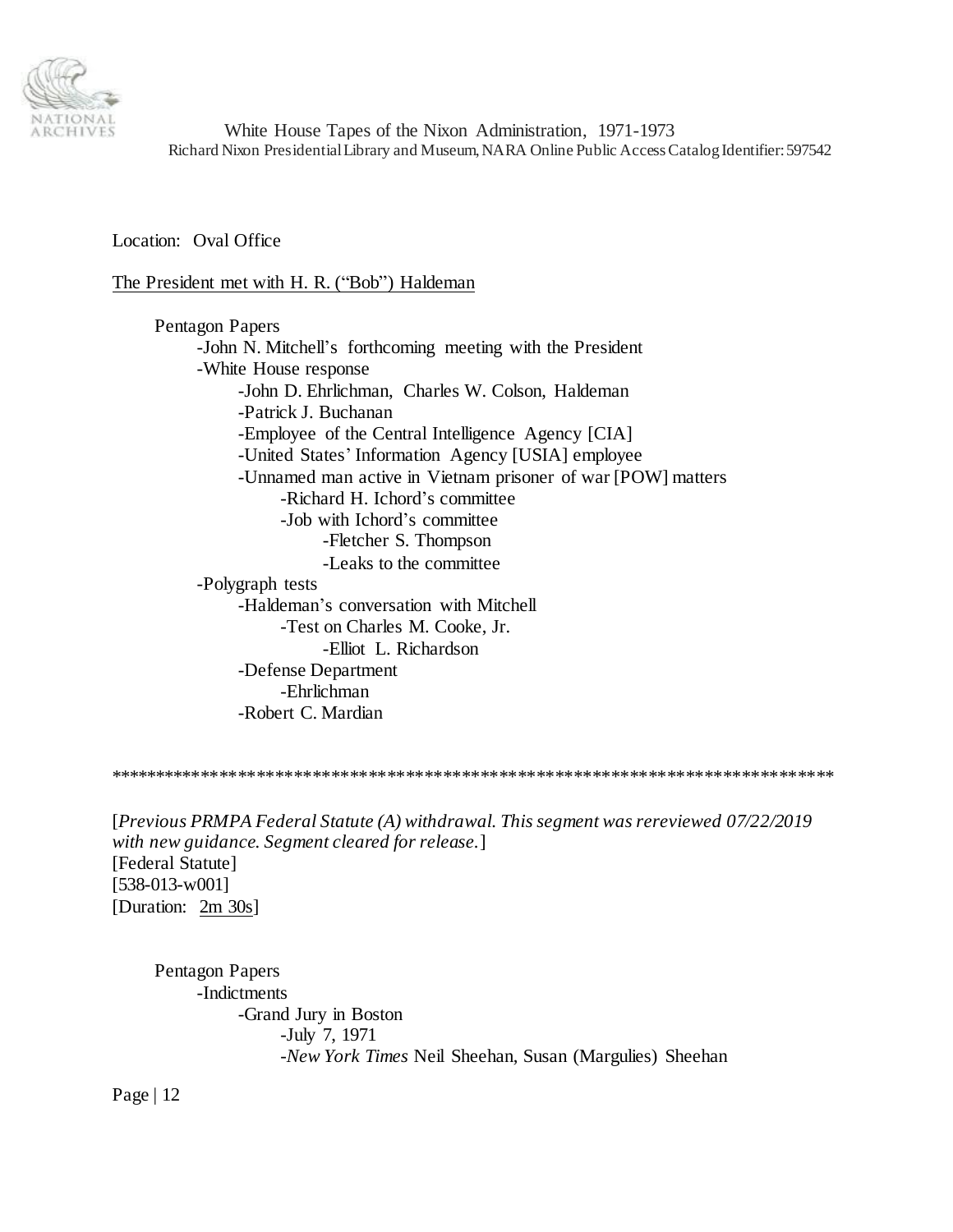

-Charges -Xerox copies -Robert C. Mardian -Reporters -Perception of indictments as attacks on reporters -J. Edgar Hoover -*New York Times* -Neil Sheehan, Susan (Margulies) Sheehan -Copying operations in Bedford and Boston, Massachusetts -March 21-23, 1971 -Bill Kovach -Bedford -Carlisle -E. W. ("Ned") Kenworthy, Fox Butterfield, Hedrick Smith -Lloyd Schearer of *Parade* magazine -Daniel Ellsberg -Carol Cummings -Anthony J. Russo, Jr. -Joseph Baugh -John F. Kennedy's assassination investigation -Appeared before grand jury -Granted immunity

\*\*\*\*\*\*\*\*\*\*\*\*\*\*\*\*\*\*\*\*\*\*\*\*\*\*\*\*\*\*\*\*\*\*\*\*\*\*\*\*\*\*\*\*\*\*\*\*\*\*\*\*\*\*\*\*\*\*\*\*\*\*\*\*\*\*\*\*\*\*\*\*\*\*\*\*\*\*

General Alexander M. Haig, Jr. entered at 11:26 am

-People involved -Investigation -Cooke -Charles McC. Mathias, Jr. -Refusal to turn over documents -National Security Council (NSC) -State Department -Daniel Ellsberg -Laurence E. ("Larry") Lynn, Jr. -Morton H. Halperin, Lynn -Circumstantial nature of evidence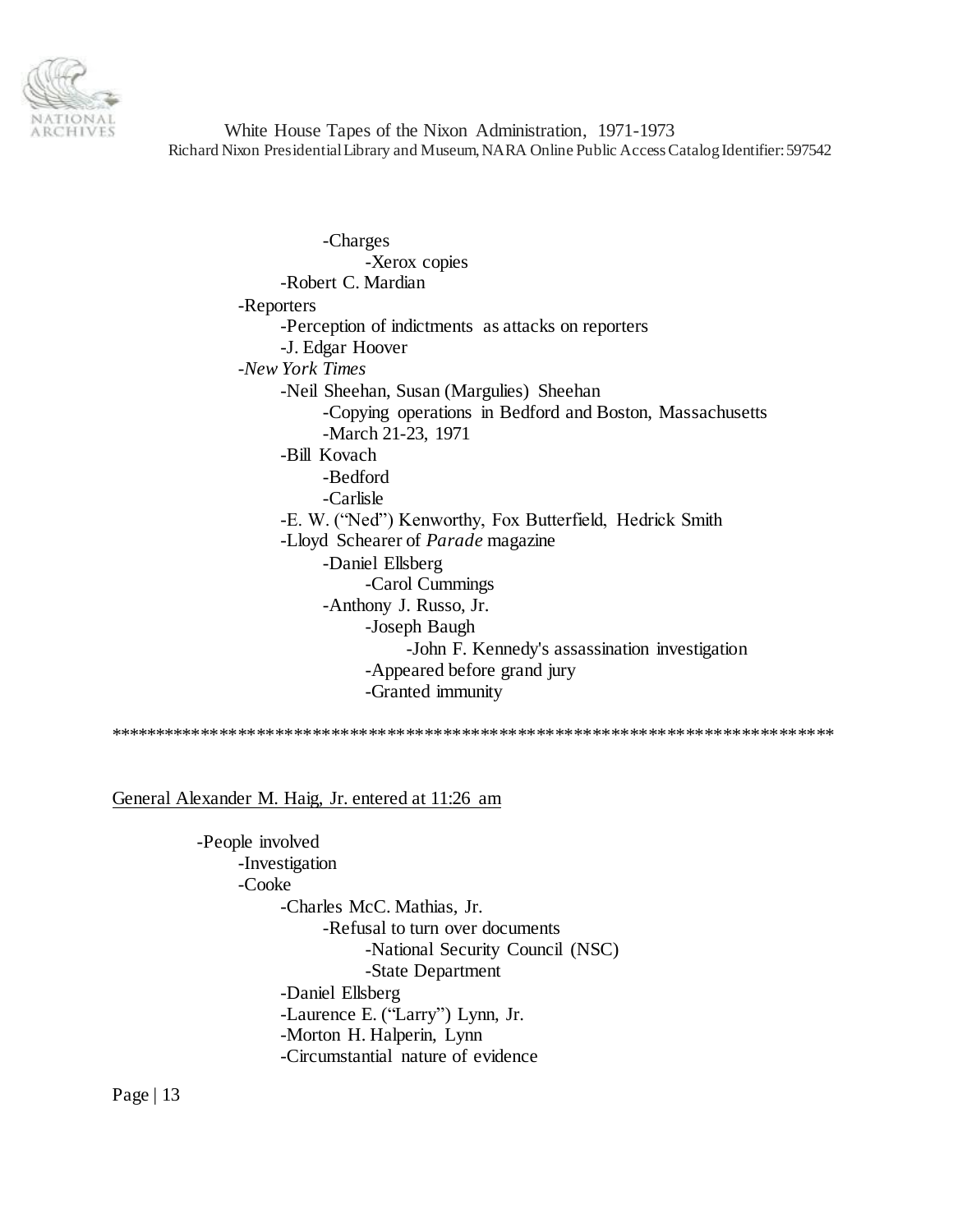

-Documents -Southeast Asia -Mathias -Internal White House investigation -William P. Rogers -Mardian, William B. Macomber, Jr., Colonel Richard T. Kennedy -J. Fred Buzhardt, Jr. -Deposition -White House investigation -Former CIA employee -Role -*Washington Star* article -Henry A. Kissinger -Staff -Conspiracy -Ehrlichman's view -Leak stories -Neil Sheehan -The President's forthcoming meeting with John N. Mitchell -Ehrlichman, Haldeman

Haldeman left at an unknown time before 11:45 am

Pentagon Papers case

US foreign relations -Union of Soviet Socialist Republics [USSR] -Kissinger -Response to USSR postponement of summit -Negotiations -Background -Anatoliy F. Dobrynin -Strategic Arms Limitation Talks [SALT] Treaty -Haig's view -North Atlantic Treaty Organization [NATO], West Germany -[David] Kenneth Rush -Forthcoming announcement of People's Republic of China [PRC] trip -Effect on USSR -Kissinger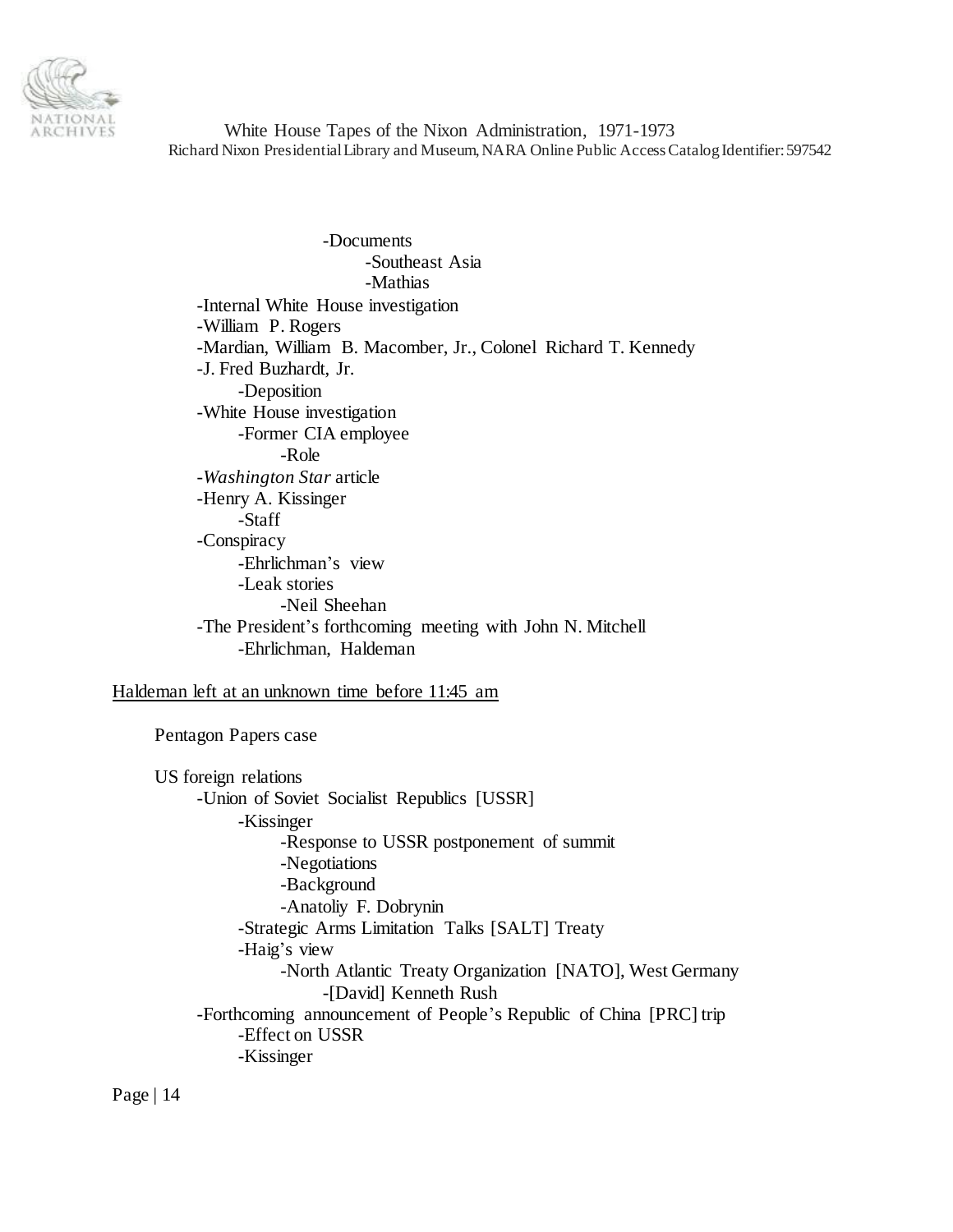

-Handling of developments -Dr. David K. E. Bruce -PRC -USSR -Vietnam War -North Vietnam -Da Nang attack -US military plans -Chairman, Joint Chiefs of Staff -Paris Peace Talks -Kissinger -Timing of future US action -Negotiating stance -South Vietnam -General Nguyen Van Thieu -US bombing -Election -South Vietnamese Chief of Staff -Visit

Haig left at 11:45 am

<span id="page-14-0"></span>[Conversation No. 538-014](#page-0-2)

Date: July 6, 1971 Time: Unknown between 11:45 am and 11:47 am Location: Oval Office

The President met with Stephen B. Bull

The President's schedule -Forthcoming meeting with John N. Mitchell -H. R. ("Bob") Haldeman's attendance at meeting

Bull left at an unknown time before 11:47 am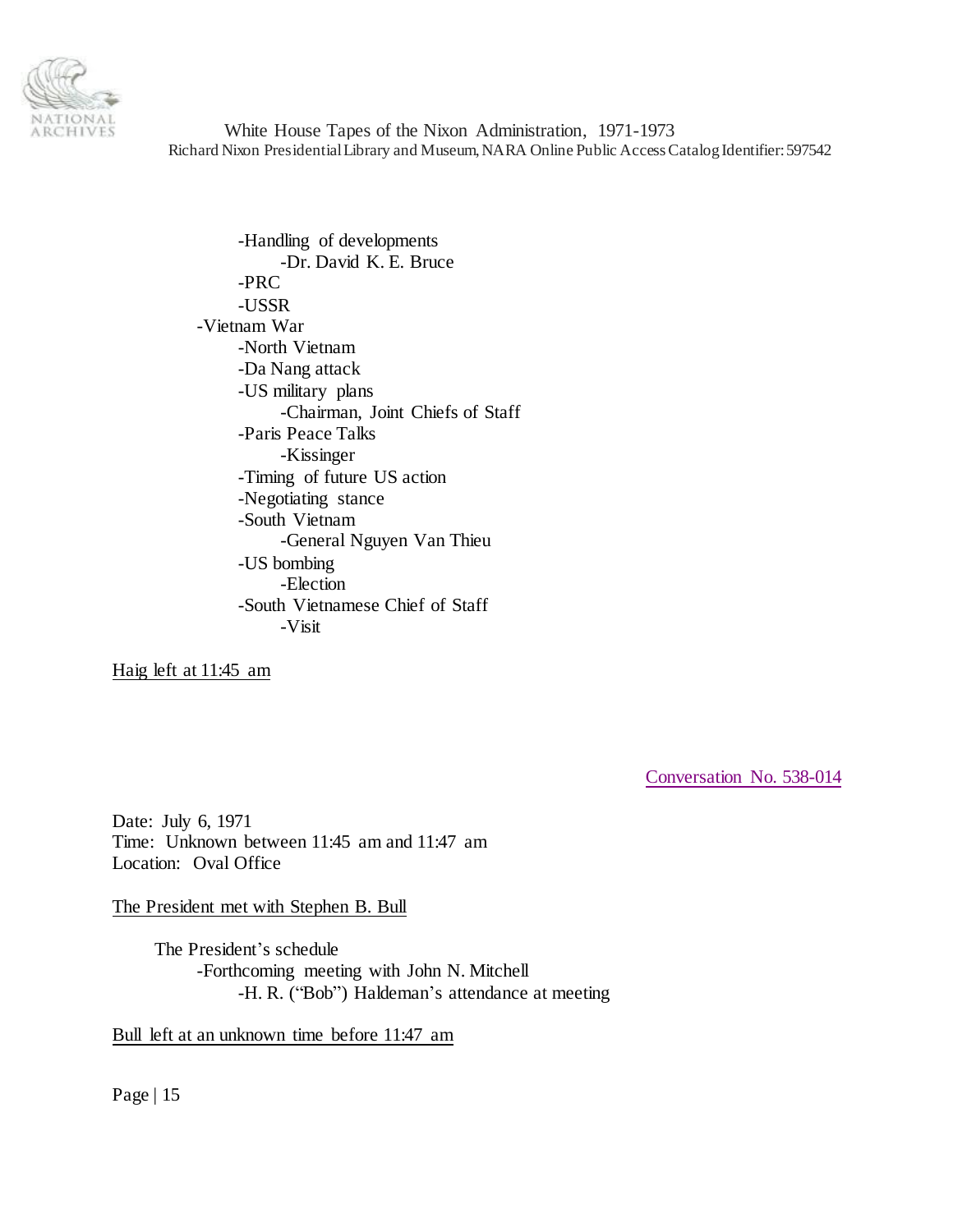

<span id="page-15-0"></span>[Conversation No. 538-015](#page-0-2)

Date: July 6, 1971 Time: 11:47 am - 12:15 pm Location: Oval Office

The President met with John N. Mitchell

American Bar Association events -SS *Queen Elizabeth II*

John D. Ehrlichman and H. R. ("Bob") Haldeman entered at 11:50 am

\*\*\*\*\*\*\*\*\*\*\*\*\*\*\*\*\*\*\*\*\*\*\*\*\*\*\*\*\*\*\*\*\*\*\*\*\*\*\*\*\*\*\*\*\*\*\*\*\*\*\*\*\*\*\*\*\*\*\*\*\*\*\*\*\*\*\*\*\*\*\*\*\*\*\*\*\*\*

[*Previous PRMPA Personal Returnable (G) withdrawal reviewed under deed of gift 07/01/2019. Segment cleared for release*.] [Personal Returnable] [538-015-w002] [Duration: 1m 6s]

American Bar Association events -SS *Queen Elizabeth II* -John N. Mitchell's US Navy experience -Later experience with cruises -Martha (Beall) Mitchell -Mediterranean cruise -North Africa, Greece, Italy, France -Dining experiences -The President's opinion -John N. Mitchell

\*\*\*\*\*\*\*\*\*\*\*\*\*\*\*\*\*\*\*\*\*\*\*\*\*\*\*\*\*\*\*\*\*\*\*\*\*\*\*\*\*\*\*\*\*\*\*\*\*\*\*\*\*\*\*\*\*\*\*\*\*\*\*\*\*\*\*\*\*\*\*\*\*\*\*\*\*\*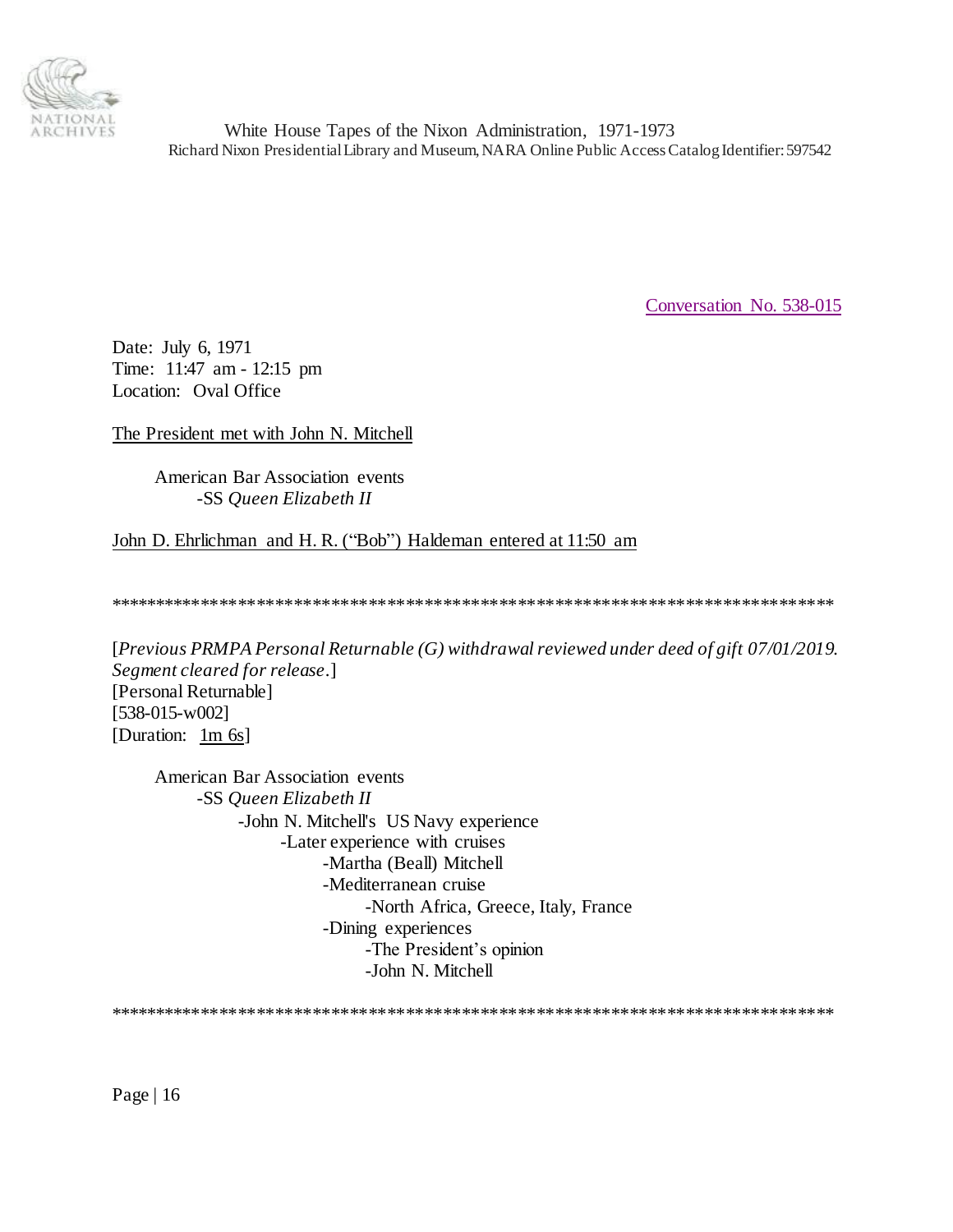

[A transcript of the following portion of the conversation was initially prepared for the Watergate Special Prosecution Force [WSPF] and can be found in Record Group [RG] 460. The Nixon Presidential Materials Staff has reveiwed the transcript and has made changes as necessary. This transcript has been reviewed under the provisions of the Presidential Recordings and Materials Preservation Act of 1974 [PRMPA]. The National Archives does not guarantee its accuracy.]

[End of transcript]

Schedule -Mitchell

Stephen B. Bull entered at an unknown time after 11:50 am

Mitchell, Ehrlichman, and Haldeman left at 12:15 pm

The President's schedule -Charles W. Colson -Rose Mary Woods

Bull left at an unknown time before 12:17 pm

<span id="page-16-0"></span>[Conversation No. 538-017](#page-0-2)

Date: July 6, 1971 Time: Unknown between 12:15 pm and 12:17 pm Location: Oval Office

The President met with Rose Mary Woods and unknown people

**Greetings** -1968 Presidential campaign

**Woods** 

Unknown person -Purpose of visit -Philippines